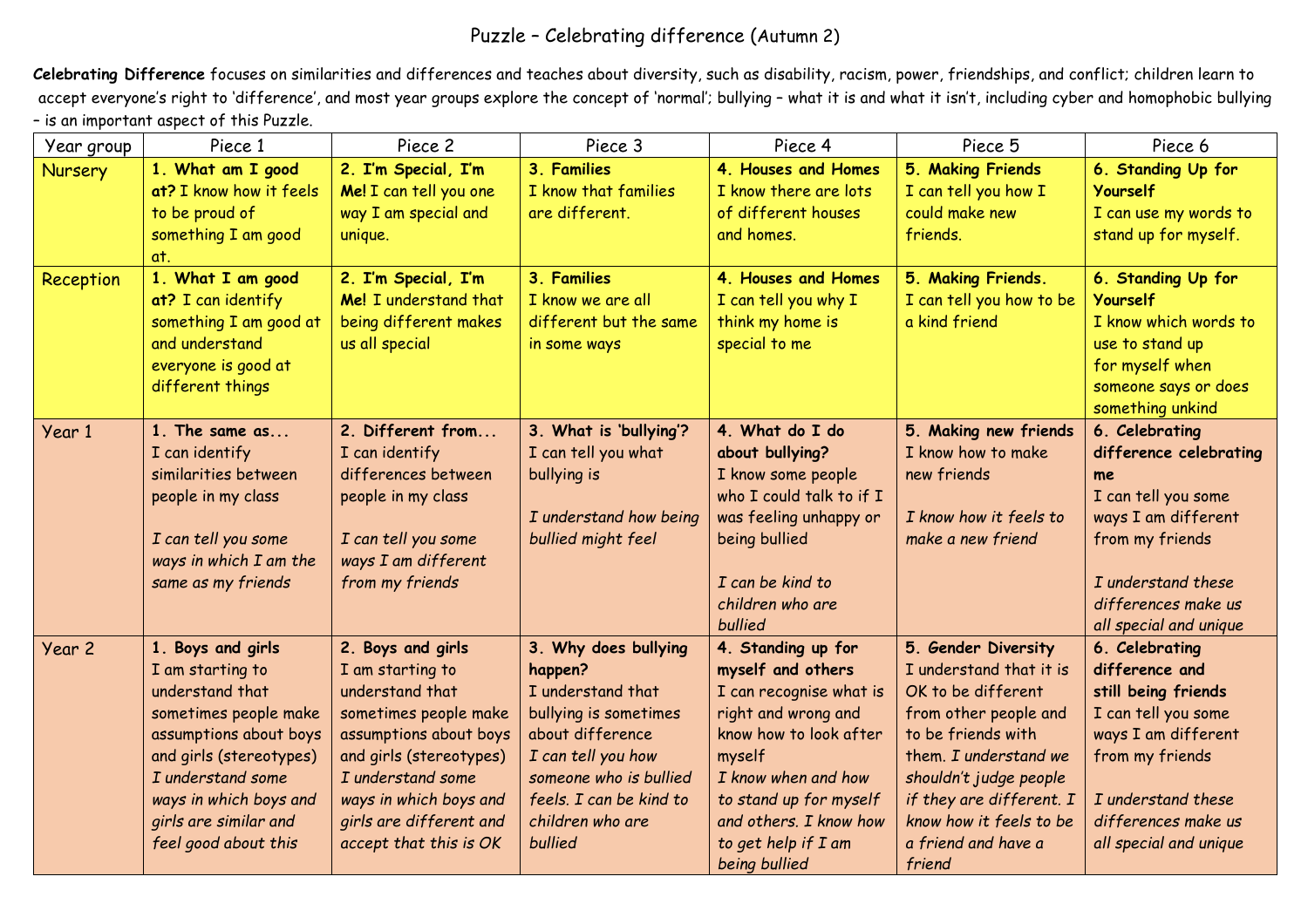| Year 3 | 1. Families                                                                                                                                                                | 2. Family conflict                                                                                                                                                                           | 3. Witness and<br>feelings                                                                                                                                                                                                                          | 4. Witness and<br>solutions                                                                                                                                                                         | 5. Words that harm                                                                                                                                                                                               | 6. Celebrating<br>difference:compliments                                                                                                                                                                                      |
|--------|----------------------------------------------------------------------------------------------------------------------------------------------------------------------------|----------------------------------------------------------------------------------------------------------------------------------------------------------------------------------------------|-----------------------------------------------------------------------------------------------------------------------------------------------------------------------------------------------------------------------------------------------------|-----------------------------------------------------------------------------------------------------------------------------------------------------------------------------------------------------|------------------------------------------------------------------------------------------------------------------------------------------------------------------------------------------------------------------|-------------------------------------------------------------------------------------------------------------------------------------------------------------------------------------------------------------------------------|
|        | I understand that<br>everybody's family is<br>different and<br>important to them<br>I appreciate my<br>family/the people who<br>care for me                                | I understand that<br>differences and<br>conflicts sometimes<br>happen among family<br>members<br>I know how to calm<br>myself down and can<br>use the 'Solve it<br>together' technique       | I know what it means<br>to be a witness to<br>bullying<br>I know some ways of<br>helping to make<br>someone who is bullied<br>feel better                                                                                                           | I know that witnesses<br>can make the<br>situation better or<br>worse by what they do<br>I can problem-solve a<br>bullying situation<br>with others                                                 | I recognise that some<br>words are used in<br>hurtful ways<br>I try hard not to use<br>hurtful words<br>$(e.g.$ gay, $fat)$                                                                                      | I can tell you about a<br>time when my words<br>affected someone's<br>feelings and what the<br>consequences were<br>I can give and receive<br>compliments and<br>know how this feels                                          |
| Year 4 | 1. Judging by<br>Appearances<br>I understand that,<br>sometimes, we make<br>assumptions based on<br>what people look<br>like<br>I try to accept people<br>for who they are | 2. Understanding<br>influences<br>I understand what<br>influences me to make<br>assumptions based on<br>how people look<br>$I$ can question why $I$<br>think what I do about<br>other people | 3. Understanding<br><b>Bullying</b><br>I know that sometimes<br>bullying is hard to<br>spot and I know what<br>to do if I think it is<br>going on but I'm not<br>sure<br>I know how it might<br>feel to be a witness to<br>and a target of bullying | 4. Problem-solving<br>(e-safety)<br>I can tell you why<br>witnesses sometimes<br>join in with bullying and<br>sometimes don't<br>tell<br>I can problem-solve a<br>bullying situation<br>with others | 5. Special Me<br>Puzzle outcome:<br>Frames<br>I can identify what is<br>special about me<br>and value the ways in<br>which I am unique<br>I like and respect the<br>unique features of<br>my physical appearance | 6. Celebrating<br>Difference: how we<br>look<br>I can tell you a time<br>when my first<br>impression of someone<br>changed when I got to<br>know them<br>I can explain why it is<br>good to accept people<br>for who they are |